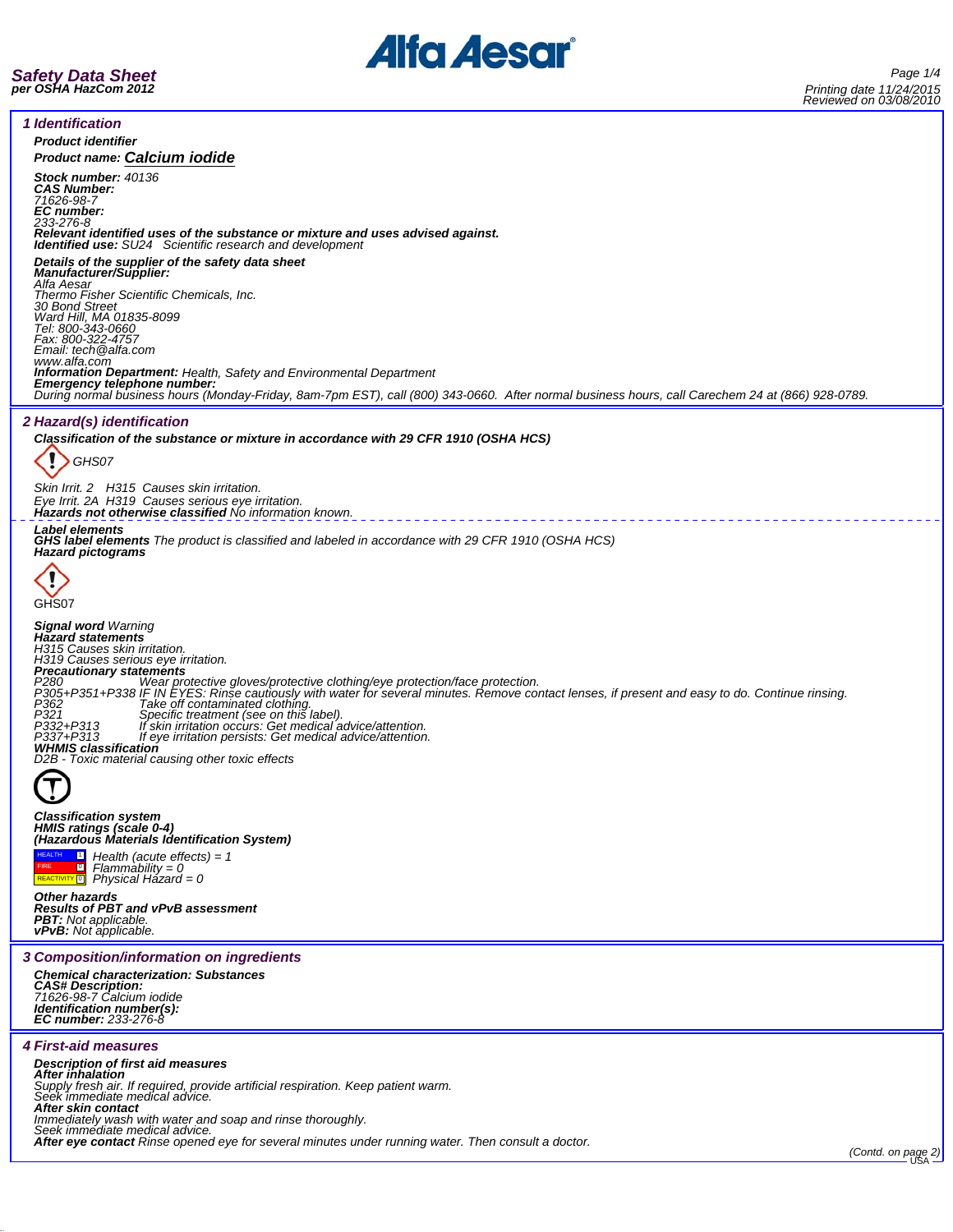| Product name: Calcium iodide                                                                                                                                                                                                                                                                                                                                                                                                                                                                                                                                                                                                                                                                                                                                                                                                                                                                                                                               |                                                                       |                    |
|------------------------------------------------------------------------------------------------------------------------------------------------------------------------------------------------------------------------------------------------------------------------------------------------------------------------------------------------------------------------------------------------------------------------------------------------------------------------------------------------------------------------------------------------------------------------------------------------------------------------------------------------------------------------------------------------------------------------------------------------------------------------------------------------------------------------------------------------------------------------------------------------------------------------------------------------------------|-----------------------------------------------------------------------|--------------------|
| (Contd. of page 1)<br><b>After swallowing</b> Seek medical treatment.<br>Information for doctor<br>Most important symptoms and effects, both acute and delayed No further relevant information available.<br>Indication of any immediate medical attention and special treatment needed No further relevant information available.                                                                                                                                                                                                                                                                                                                                                                                                                                                                                                                                                                                                                         |                                                                       |                    |
| <b>5 Fire-fighting measures</b><br><b>Extinguishing media</b><br>Suitable extinguishing agents Product is not flammable. Use fire-fighting measures that suit the surrounding fire.<br>Special hazards arising from the substance or mixture<br>If this product is involved in a fire, the following can be released:<br>Hydrogen iodide (HI)<br><b>Advice for firefighters</b><br>Protective equipment:<br>Wear self-contained respirator.<br>Wear fully protective impervious suit.                                                                                                                                                                                                                                                                                                                                                                                                                                                                      |                                                                       |                    |
| 6 Accidental release measures<br>Personal precautions, protective equipment and emergency procedures<br>Wear protective equipment. Keep unprotected persons away.<br>Ensure adequate ventilation<br>Environmental precautions: Do not allow material to be released to the environment without proper governmental permits.<br>Methods and material for containment and cleaning up: Pick up mechanically.<br><b>Prevention of secondary hazards:</b> No special measures required.<br>Reference to other sections<br>See Section 7 for information on safe handling<br>See Section 8 for information on personal protection equipment.<br>See Section 13 for disposal information.                                                                                                                                                                                                                                                                        |                                                                       |                    |
| <b>7 Handling and storage</b><br><b>Handling</b><br><b>Precautions for safe handling</b><br>Keep container tightly sealed.<br>Store in cool, dry place in tightly closed containers.<br>Ensure good ventilation at the workplace.<br><b>Information about protection against explosions and fires:</b> The product is not flammable<br>Conditions for safe storage, including any incompatibilities<br><b>Storage</b><br>Requirements to be met by storerooms and receptacles: No special requirements.<br>Information about storage in one common storage facility: Store in the dark.<br>Further information about storage conditions:<br>Keep container tightly sealed.<br>Store in cool, dry conditions in well sealed containers.<br>Protect from exposure to light.<br>Specific end use(s) No further relevant information available.                                                                                                                |                                                                       |                    |
| 8 Exposure controls/personal protection<br>Additional information about design of technical systems:                                                                                                                                                                                                                                                                                                                                                                                                                                                                                                                                                                                                                                                                                                                                                                                                                                                       |                                                                       |                    |
| Properly operating chemical fume hood designed for hazardous chemicals and having an average face velocity of at least 100 feet per minute.<br><b>Control parameters</b><br><b>Components with limit values that require monitoring at the workplace:</b> Not required.                                                                                                                                                                                                                                                                                                                                                                                                                                                                                                                                                                                                                                                                                    |                                                                       |                    |
| <b>Additional information:</b> No data<br><b>Exposure controls</b><br>Personal protective equipment<br>General protective and hygienic measures<br>The usual precautionary measures for handling chemicals should be followed.<br>Keep away from foodstuffs, beverages and feed.<br>Remove all soiled and contaminated clothing immediately.<br>Wash hands before breaks and at the end of work.<br>Avoid contact with the eyes and skin.<br>Maintain an ergonomically appropriate working environment.<br><b>Breathing equipment:</b> Use suitable respirator when high concentrations are present.<br>Protection of hands:<br>Impervious gloves<br>Check protective gloves prior to each use for their proper condition.<br>The selection of suitable gloves not only depends on the material, but also on quality. Quality will vary from manufacturer to manufacturer.<br>Eye protection: Safety glasses<br>Body protection: Protective work clothing. |                                                                       |                    |
| 9 Physical and chemical properties                                                                                                                                                                                                                                                                                                                                                                                                                                                                                                                                                                                                                                                                                                                                                                                                                                                                                                                         |                                                                       |                    |
| Information on basic physical and chemical properties<br><b>General Information</b><br>Appearance:<br>Form:<br>Color:<br>Odor:<br><b>Odor threshold:</b>                                                                                                                                                                                                                                                                                                                                                                                                                                                                                                                                                                                                                                                                                                                                                                                                   | Lump<br>Yellow<br>Odorless<br>Not determined.                         |                    |
| pH-value:                                                                                                                                                                                                                                                                                                                                                                                                                                                                                                                                                                                                                                                                                                                                                                                                                                                                                                                                                  | Not applicable.                                                       |                    |
| <b>Change in condition</b><br><b>Melting point/Melting range:</b><br>Boiling point/Boiling range:<br>Sublimation temperature / start:                                                                                                                                                                                                                                                                                                                                                                                                                                                                                                                                                                                                                                                                                                                                                                                                                      | Not determined<br>Not determined<br>Not determined                    |                    |
| <b>Flash point:</b><br>Flammability (solid, gaseous)<br>Ignition temperature:<br>Decomposition temperature:                                                                                                                                                                                                                                                                                                                                                                                                                                                                                                                                                                                                                                                                                                                                                                                                                                                | Not applicable<br>Not determined.<br>Not determined<br>Not determined | (Contd. on page 3) |
|                                                                                                                                                                                                                                                                                                                                                                                                                                                                                                                                                                                                                                                                                                                                                                                                                                                                                                                                                            |                                                                       | <b>USA</b>         |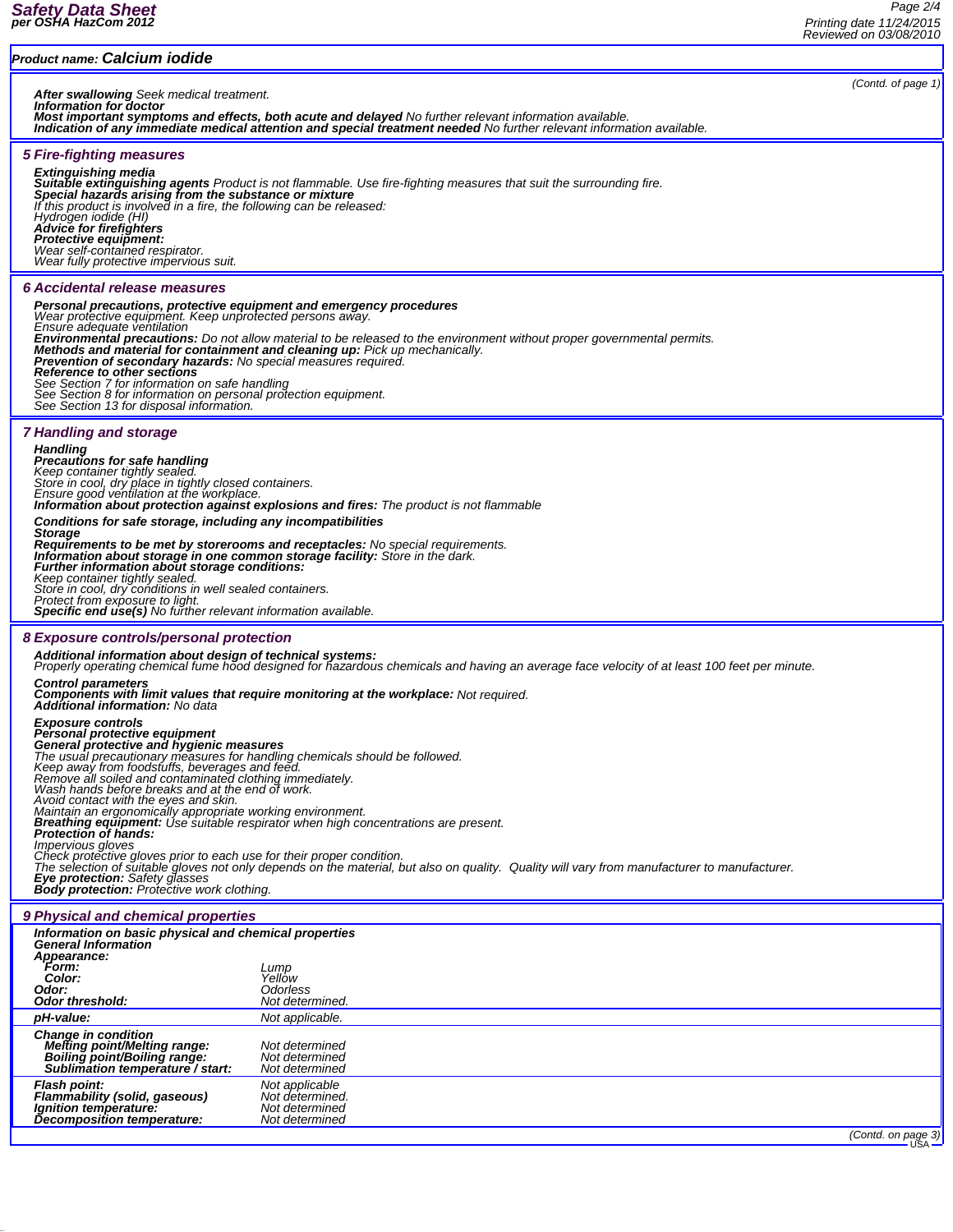## *Product name: Calcium iodide*

| Product name: Galcium Toulde                                                                                                                                                                                                                                                                                                                                                                                                                                                                                                     |                                                                                                                                                                                                          |  |  |
|----------------------------------------------------------------------------------------------------------------------------------------------------------------------------------------------------------------------------------------------------------------------------------------------------------------------------------------------------------------------------------------------------------------------------------------------------------------------------------------------------------------------------------|----------------------------------------------------------------------------------------------------------------------------------------------------------------------------------------------------------|--|--|
|                                                                                                                                                                                                                                                                                                                                                                                                                                                                                                                                  | (Contd. of page 2)                                                                                                                                                                                       |  |  |
| Auto igniting:<br>Danger of explosion:                                                                                                                                                                                                                                                                                                                                                                                                                                                                                           | Not determined.<br>Product does not present an explosion hazard.                                                                                                                                         |  |  |
| <b>Explosion limits:</b><br>Lower:                                                                                                                                                                                                                                                                                                                                                                                                                                                                                               | Not determined                                                                                                                                                                                           |  |  |
| <b>Upper:</b>                                                                                                                                                                                                                                                                                                                                                                                                                                                                                                                    | Not determined                                                                                                                                                                                           |  |  |
| Vapor pressure:<br>Density:                                                                                                                                                                                                                                                                                                                                                                                                                                                                                                      | Not applicable.<br>Not determined                                                                                                                                                                        |  |  |
| <b>Relative density</b><br>Vapor density                                                                                                                                                                                                                                                                                                                                                                                                                                                                                         | Not determined.<br>Not applicable.                                                                                                                                                                       |  |  |
| <b>Evaporation rate</b><br>Solubility in / Miscibility with                                                                                                                                                                                                                                                                                                                                                                                                                                                                      | Not applicable.                                                                                                                                                                                          |  |  |
| <b>Water:</b>                                                                                                                                                                                                                                                                                                                                                                                                                                                                                                                    | Soluble                                                                                                                                                                                                  |  |  |
| Partition coefficient (n-octanol/water): Not determined.<br>Viscosity:                                                                                                                                                                                                                                                                                                                                                                                                                                                           |                                                                                                                                                                                                          |  |  |
| dynamic:<br>kinematic:                                                                                                                                                                                                                                                                                                                                                                                                                                                                                                           | Not applicable.<br>Not applicable.                                                                                                                                                                       |  |  |
| <b>Other information</b>                                                                                                                                                                                                                                                                                                                                                                                                                                                                                                         | No further relevant information available.                                                                                                                                                               |  |  |
| 10 Stability and reactivity<br><b>Reactivity</b> No information known.<br>Chemical stability Stable under recommended storage conditions.<br>Thermal decomposition / conditions to be avoided: Decomposition will not occur if used and stored according to specifications.<br>Possibility of hazardous reactions No dangerous reactions known<br><b>Conditions to avoid</b> No further relevant information available.<br><b>Incompatible materials: Light</b><br><b>Hazardous decomposition products:</b> Hydrogen iodide (HI) |                                                                                                                                                                                                          |  |  |
| 11 Toxicological information                                                                                                                                                                                                                                                                                                                                                                                                                                                                                                     |                                                                                                                                                                                                          |  |  |
| Information on toxicological effects                                                                                                                                                                                                                                                                                                                                                                                                                                                                                             |                                                                                                                                                                                                          |  |  |
| Acute toxicity: No effects known.<br>LD/LC50 values that are relevant for classification: No data                                                                                                                                                                                                                                                                                                                                                                                                                                |                                                                                                                                                                                                          |  |  |
| <b>Skin irritation or corrosion:</b> Causes skin irritation.<br>Eye irritation or corrosion: Causes serious eye irritation.                                                                                                                                                                                                                                                                                                                                                                                                      |                                                                                                                                                                                                          |  |  |
| <b>Sensitization:</b> No sensitizing effects known.<br>Germ cell mutagenicity: No effects known.                                                                                                                                                                                                                                                                                                                                                                                                                                 |                                                                                                                                                                                                          |  |  |
|                                                                                                                                                                                                                                                                                                                                                                                                                                                                                                                                  | Carcinogenicity: No classification data on carcinogenic properties of this material is available from the EPA, IARC, NTP, OSHA or ACGIH.                                                                 |  |  |
| Reproductive toxicity: No effects known.<br>Specific target organ system toxicity - repeated exposure: No effects known.                                                                                                                                                                                                                                                                                                                                                                                                         |                                                                                                                                                                                                          |  |  |
| Specific target organ system toxicity - single exposure: No effects known.<br>Aspiration hazard: No effects known.                                                                                                                                                                                                                                                                                                                                                                                                               |                                                                                                                                                                                                          |  |  |
| Subacute to chronic toxicity:                                                                                                                                                                                                                                                                                                                                                                                                                                                                                                    | Prolonged exposure to iodides may cause skin rash, running nose, headache and irritation of the mucous membranes. In severe cases the skin may show pimples,                                             |  |  |
| Subacute to chronic toxicity: No effects known.                                                                                                                                                                                                                                                                                                                                                                                                                                                                                  | boils, redness, black and blue spots, hives and blisters. Iodides are readily diffused across the placenta.                                                                                              |  |  |
|                                                                                                                                                                                                                                                                                                                                                                                                                                                                                                                                  | <b>Additional toxicological information:</b> To the best of our knowledge the acute and chronic toxicity of this substance is not fully known.                                                           |  |  |
| <b>12 Ecological information</b>                                                                                                                                                                                                                                                                                                                                                                                                                                                                                                 |                                                                                                                                                                                                          |  |  |
| <b>Toxicity</b>                                                                                                                                                                                                                                                                                                                                                                                                                                                                                                                  |                                                                                                                                                                                                          |  |  |
| Aquatic toxicity: No further relevant information available.<br>Persistence and degradability No further relevant information available.<br>Bioaccumulative potential No further relevant information available.                                                                                                                                                                                                                                                                                                                 |                                                                                                                                                                                                          |  |  |
| Mobility in soil No further relevant information available.                                                                                                                                                                                                                                                                                                                                                                                                                                                                      |                                                                                                                                                                                                          |  |  |
| Additional ecological information:<br>General notes:                                                                                                                                                                                                                                                                                                                                                                                                                                                                             |                                                                                                                                                                                                          |  |  |
|                                                                                                                                                                                                                                                                                                                                                                                                                                                                                                                                  | Do not allow material to be released to the environment without proper governmental permits.<br>Do not allow undiluted product or large quantities to reach ground water, water course or sewage system. |  |  |
| Avoid transfer into the environment.<br><b>Results of PBT and vPvB assessment</b>                                                                                                                                                                                                                                                                                                                                                                                                                                                |                                                                                                                                                                                                          |  |  |
| <b>PBT:</b> Not applicable.<br><b>vPvB:</b> Not applicable.                                                                                                                                                                                                                                                                                                                                                                                                                                                                      |                                                                                                                                                                                                          |  |  |
| <b>Other adverse effects</b> No further relevant information available.                                                                                                                                                                                                                                                                                                                                                                                                                                                          |                                                                                                                                                                                                          |  |  |
| <b>13 Disposal considerations</b>                                                                                                                                                                                                                                                                                                                                                                                                                                                                                                |                                                                                                                                                                                                          |  |  |
| <b>Waste treatment methods</b>                                                                                                                                                                                                                                                                                                                                                                                                                                                                                                   | <b>Recommendation</b> Consult state, local or national regulations to ensure proper disposal.                                                                                                            |  |  |
| Uncleaned packagings:<br>Recommendation: Disposal must be made according to official regulations.                                                                                                                                                                                                                                                                                                                                                                                                                                |                                                                                                                                                                                                          |  |  |
| Recommended cleansing agent: Water, if necessary with cleansing agents.                                                                                                                                                                                                                                                                                                                                                                                                                                                          |                                                                                                                                                                                                          |  |  |
| <b>14 Transport information</b><br>Not a hazardous material for transportation.                                                                                                                                                                                                                                                                                                                                                                                                                                                  |                                                                                                                                                                                                          |  |  |
| <b>UN-Number</b>                                                                                                                                                                                                                                                                                                                                                                                                                                                                                                                 |                                                                                                                                                                                                          |  |  |
| DOT, IMDG, IATA<br>UN proper shipping name                                                                                                                                                                                                                                                                                                                                                                                                                                                                                       | None                                                                                                                                                                                                     |  |  |
| DOT, IMDG, IATA                                                                                                                                                                                                                                                                                                                                                                                                                                                                                                                  | None                                                                                                                                                                                                     |  |  |
| Transport hazard class(es)<br>DOT, ADR, IMDG, IATA                                                                                                                                                                                                                                                                                                                                                                                                                                                                               |                                                                                                                                                                                                          |  |  |
| Class                                                                                                                                                                                                                                                                                                                                                                                                                                                                                                                            | None                                                                                                                                                                                                     |  |  |
| Packing group<br>DOT, IMDG, IATA                                                                                                                                                                                                                                                                                                                                                                                                                                                                                                 | None                                                                                                                                                                                                     |  |  |
| <b>Environmental hazards:</b>                                                                                                                                                                                                                                                                                                                                                                                                                                                                                                    | Not applicable.                                                                                                                                                                                          |  |  |
| Special precautions for user                                                                                                                                                                                                                                                                                                                                                                                                                                                                                                     | Not applicable.                                                                                                                                                                                          |  |  |
|                                                                                                                                                                                                                                                                                                                                                                                                                                                                                                                                  | (Contd. on page 4)                                                                                                                                                                                       |  |  |